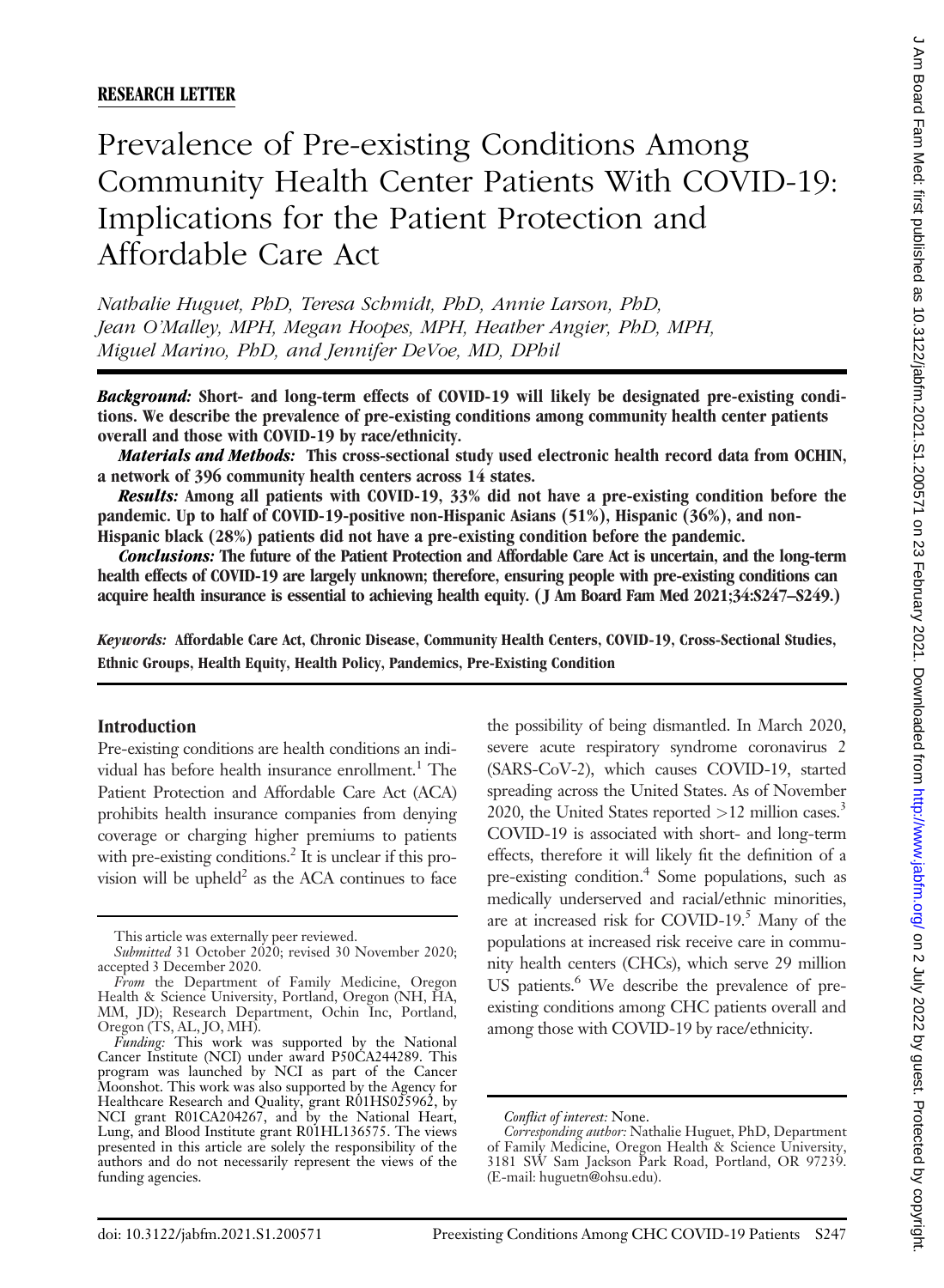## Methods

This cross-sectional study used electronic health record data from OCHIN, a network of 396 CHCs across 14 states. We assessed active patients aged 19 to 64 with ≥1 in-person visit between January 1, 2019 and February 29, 2020 (termed overall), and those with COVID-19 defined as patients with  $\geq$ 1 positive test result or diagnosis code between March 1, 2020 and October 10, 2020. The outcome of interest was any pre-existing condition as of February 29, 2020. Pre-existing conditions<sup>1</sup> were based on a modified version of the Kaiser Family Foundation list of common "declinable medical conditions" maintained by more than half of insurers (see Table 1) and were identified by International Classification of Diseases, Ninth or Tenth Revision codes. We conducted descriptive statistics to estimate the prevalence of pre-existing conditions overall and among those with COVID-19 by race/ethnicity (Hispanic, non-Hispanic white, non-Hispanic black, non-Hispanic Asian, non-Hispanic other, and unknown). This study was approved by our Institutional Review Board.

# **Results**

Among 784,332 adult CHC patients, 61% had at least 1 pre-existing condition as of February 29, 2020. A greater percentage of non-Hispanic white patients had a pre-existing condition compared with patients of other racial/ethnic categories (Table 1). Among patients with COVID-19 (n = 7532), 33% did not have a pre-existing condition at the time of infection, and we observed variability between race/ ethnicity groups. Specifically, among patients with COVID-19, 51% non-Hispanic Asian, 36% Hispanic, and 28% non-Hispanic black did not have a pre-existing condition.

## **Discussion**

One in 3 CHC patients with COVID-19 did not have a pre-existing condition before March 2020. We found a greater percentage of non-Hispanic Asian, Hispanic, and non-Hispanic black patients with COVID-19 had no prior pre-existing conditions. Non-Hispanic Asian, Hispanic, and non-Hispanic black adults are facing the largest increases in unemployment, which also puts them at increased risk for losing employer-sponsored health insurance. Our findings highlight that minority patients would be most impacted if the ACA mandate differentiating coverage based on pre-existing conditions was altered or revoked and COVID-19 was designated a pre-existing condition. Dismantling other provisions of the ACA (such as Medicaid expansion) could also lead to reduced access to health

Table 1. Prevalence of One or More Pre-existing Conditions Among Community Health Center Patients Aged 19 to 64 and Among Those Positive for COVID-19 by Race/Ethnicity

|                    | Patients with a visit between January 1,<br>2019 and February 29, 2020 |                                                                                      | Patients with COVID-19 (March 1, 2020 to October 10, 2020) |                                                                                            |                                                                                        |
|--------------------|------------------------------------------------------------------------|--------------------------------------------------------------------------------------|------------------------------------------------------------|--------------------------------------------------------------------------------------------|----------------------------------------------------------------------------------------|
|                    | No. patients                                                           | % patients with<br>pre-existing con-<br>ditions <sup>a</sup> by<br>February 29, 2020 | No. patients                                               | % patients <i>with</i><br>pre-existing con-<br>ditions <sup>a</sup> by<br>October 10, 2020 | % patients without<br>pre-existing con-<br>ditions <sup>a</sup> by<br>October 10, 2020 |
| All patients       | 784,332                                                                | 61%                                                                                  | 7532                                                       | 67%                                                                                        | 33%                                                                                    |
| Hispanic           | 248,942                                                                | 55%                                                                                  | 4391                                                       | 64%                                                                                        | 36%                                                                                    |
| Non-Hispanic Asian | 30,684                                                                 | 44%                                                                                  | 244                                                        | 49%                                                                                        | 51%                                                                                    |
| Non-Hispanic black | 138,875                                                                | 60%                                                                                  | 1474                                                       | 72%                                                                                        | 28%                                                                                    |
| Non-Hispanic other | 13,466                                                                 | 68%                                                                                  | 72                                                         | 79%                                                                                        | 21%                                                                                    |
| Non-Hispanic white | 285,175                                                                | 71%                                                                                  | 1004                                                       | 78%                                                                                        | 22%                                                                                    |
| Unknown            | 67,190                                                                 | 55%                                                                                  | 347                                                        | 63%                                                                                        | 37%                                                                                    |
|                    |                                                                        |                                                                                      |                                                            |                                                                                            |                                                                                        |

a Pre-existing conditions include HIV/AIDS; lupus; alcohol and drug abuse (excludes tobacco use); mental disorders (eg, depression, bipolar disorder); Alzheimer's/dementia; multiple sclerosis; rheumatoid arthritis, fibromyalgia and other inflammatory joint diseases; muscular dystrophy; cancer other than skin; severe obesity; cerebral palsy; congestive heart failure; paraplegia and paralysis; coronary artery disease; Crohn's disease and ulcerative colitis; Parkinson's disease; chronic obstructive pulmonary disease, emphysema, and asthma; diabetes mellitus; pneumocystic pneumonia; epilepsy; hemophilia; sleep apnea; hepatitis; stroke; and kidney disease/renal failure. Pre-existing conditions identified among patient with an in-person office visit between January 1, 2019 and February 29, 2020.

Patients with COVID-19 are those with a positive laboratory result in their electronic health record or a COVID-19 diagnosis code.